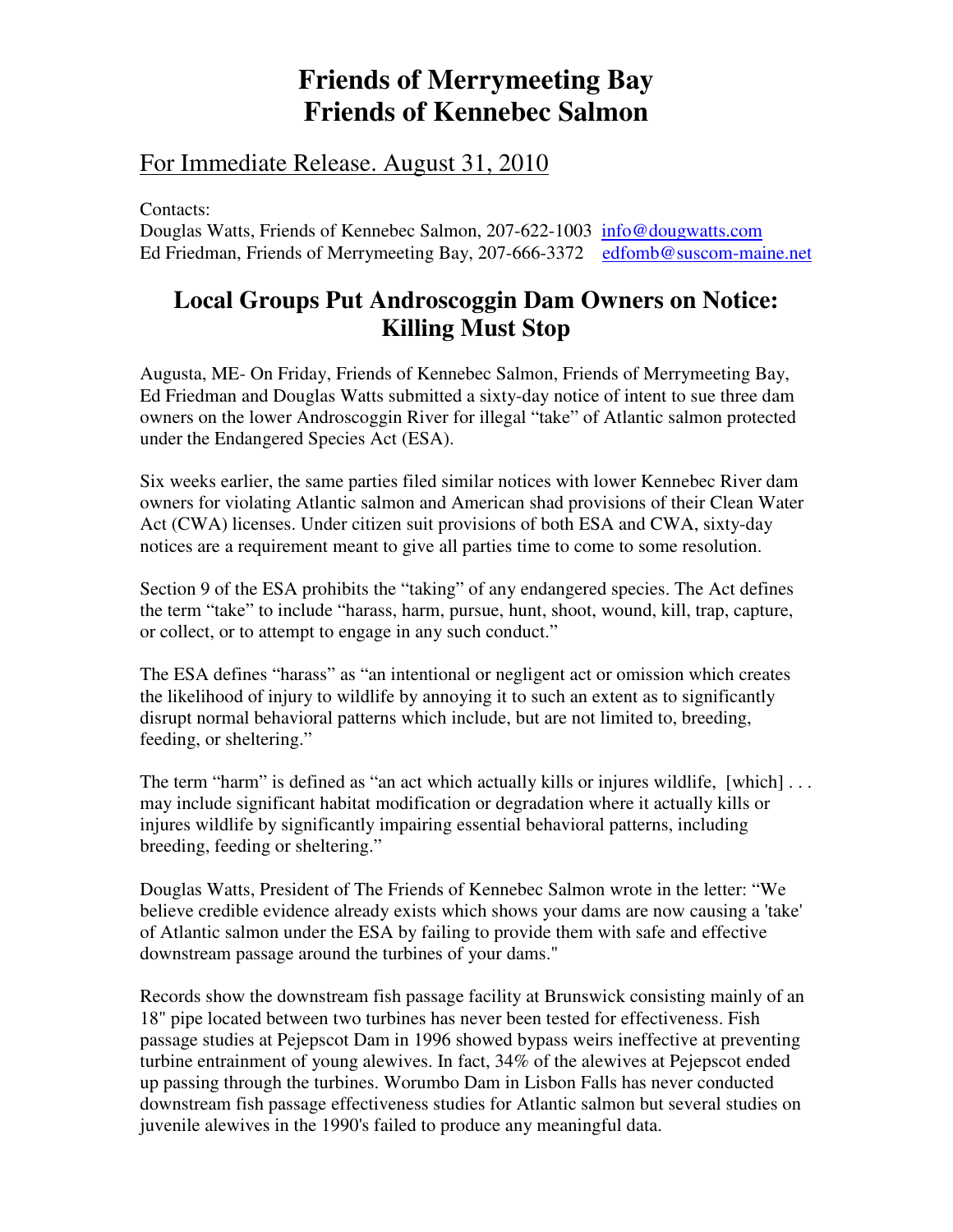"It is well accepted in the scientific literature that Atlantic salmon and other diadromous fish species are frequently killed or injured when forced to migrate through dam turbines." said Ed Friedman, chairman of Friends of Merrymeeting Bay. "Turbine mortality tends to increase as the body length of the fish increases. For this reason, largebodied fish such as adult Atlantic salmon and American eel are particularly vulnerable to mortality and injury in dam turbines. Successful passage facilities prevent migrating fish from accessing turbines and guide them instead through bypasses in the dams" he added.

In stark contrast to the 66% efficiency rate at excluding alewives from the Pejepscot turbines, a new draft document issued jointly in August by NOAA, USFWS, Maine DMR and the Penobscot Indian Nation, titled "Atlantic Salmon Recovery Framework: August 2010 Draft," states: "In order for habitat to be considered accessible, it must be in an area where .... Anthropogenic barriers have the following characteristics: Cumulative downstream fish passage efficiencies of all barriers are 95 percent or greater unless sitespecific demographic studies demonstrate other targets are sufficient to allow for recovery ..."

"There is no credible evidence showing the existing downstream facilities at the three Androscoggin River dams meet this performance standard', said Watts, "while Section 10 of the ESA allows for incidental take permits (ITP's), the dam owners have requested they be allowed multi-year studies before beginning the permit application process. Unfortunately, the few remaining salmon don't share this schedule."

Kathleen McGee, coordinator for Friends of Merrymeeting Bay's Healthy Rivers/Healthy Gulf initiative made clear the economic benefits of healthy Maine rivers not only in proving direct benefits to fisherman in the Gulf of Maine but also to the tourism industry. "Tourists more than ever drive a significant portion of our economy" she said. "In 2006, tourism brought in 10 billion dollars in sales, and was responsible for 140,000 jobs and 149 million dollars in taxes. People come to Maine for our special environment. Healthy rivers restored to the large migratory fish runs they once had will play a significant role in driving our sustainable economy well into the future."

Expressing the frustration shared by many, Friedman pointed out Atlantic salmon in the Merrymeeting Bay watershed and Gulf of Maine are on the verge of extinction yet dam owners and agencies continue to stall. "Instead of taking the Hippocratic position, first do no harm, it appears dam owners, agencies and universities would prefer to study these fish to death."

••••••••••••••••••••••••••••••••••••••••••••••••••••••••••••••••••••••••••••••••••••••••••••••••••••••

Friends of Merrymeeting Bay is a non-profit organization dedicated to preserving through research, advocacy, land conservation and education the ecological, aesthetic, historical, recreational and commercial values of Maine's Merrymeeting Bay and its watershed, which includes the Kennebec and Androscoggin Rivers. The salmon ESA petition, status review and other legal documents may be found in the legal documents section of the "cybrary" on the FOMB web site at www.friendsofmerrymeetingbay.org.

Douglas Watts is a river activist in Augusta, Maine where he founded Friends of Kennebec Salmon. He has worked on historical and legal aspects of indigenous fish